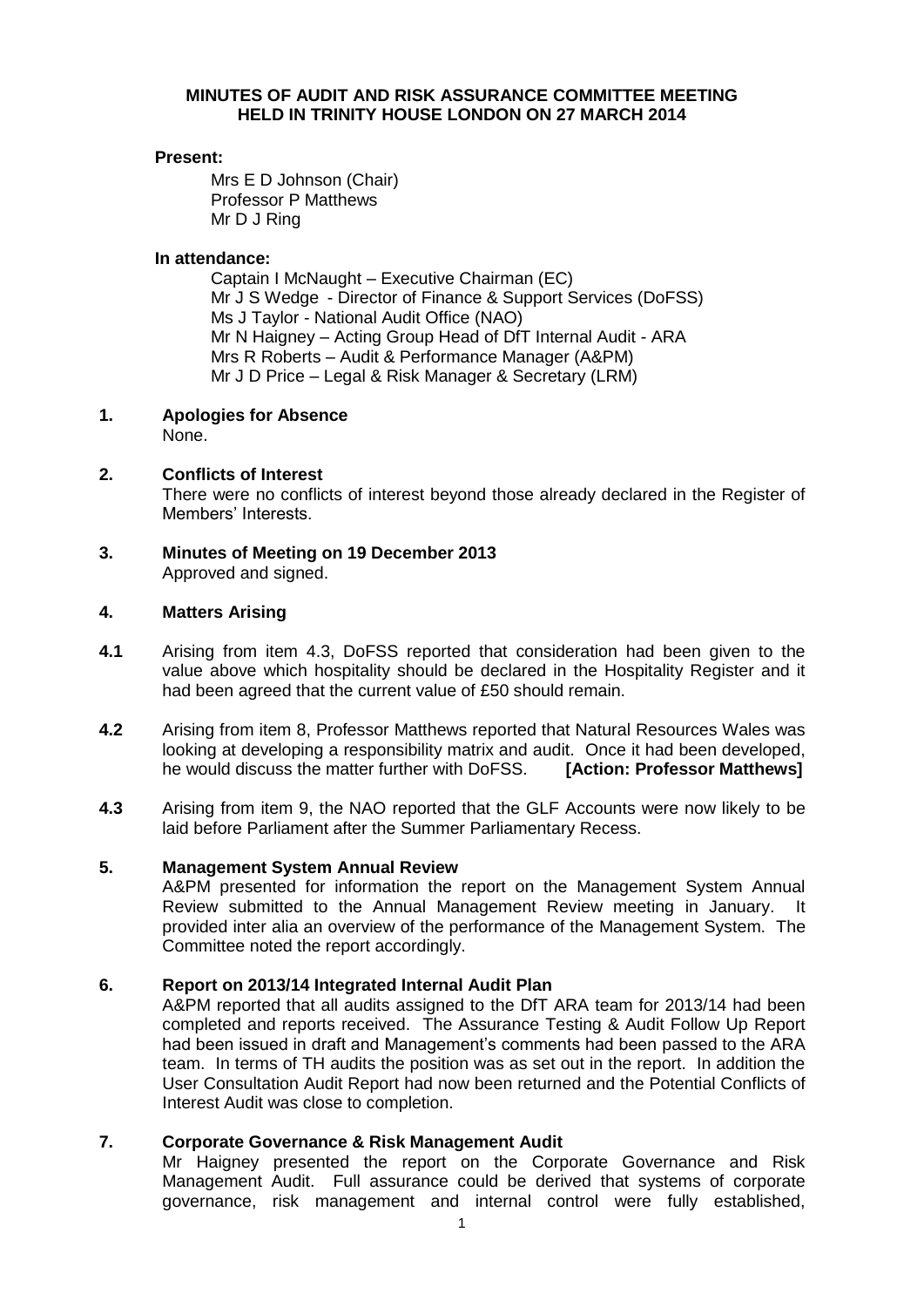documented and working effectively within TH. Furthermore, TH was compliant with, to the extent appropriate, the revised guidance on corporate governance and risk management issued by HM Treasury.

The audit had noted that, at the suggestion of the NAO, a Fraud & Bribery Risk Register had been established in November and that two members of the Board were Trustees of the Marine Society and Sea Cadets and that this was not included on the Register of Interests. The relationships were, however, disclosed transparently through appropriate declarations at each Corporate Board meeting. In noting the report the Committee suggested that such an audit might in the future, if expanded, replace, at least in part, the Triennial Review (TR) Process, which also looked at governance. DoFSS agreed to pursue the point. He also confirmed that the TR Reviewer had received a copy of the report. **[Action: DoFSS]**

#### **8. Tri-GLA Follow-Up Helicopter Audit**

Mr Haigney presented the Part 2 Audit Report on GLA Helicopter Contract Management. It covered the adequacy and effectiveness of control design, embedded in the arrangements established by the Project Executive for the procurement and award of the Tri-GLA Helicopter Contract. Excellent progress had been made with implementing the recommendations identified in Part 1. An overall rating of 'reasonable assurance' had been given. There had been two medium priority recommendations. Firstly, the agreed criteria upon which the three GLA Boards would consider the Project Board's proposed supplier were still to be developed and there was a four week gap between the first and last GLA Board's review of the proposal, introducing unwarranted risk, which should, if possible, be addressed. Secondly, to support an award proposal the financial and economic aspects of the business case needed further development. In noting the report, the Committee agreed that tri-GLA recommendations, as far as they affected TH, should be covered by A&PM's report on the status of audit recommendations.

**[Action: A&PM]**

#### **9. Tri-GLA Risk Response Criteria**

Mr Haigney presented the report on the audit of the controls over the process to produce the Tri-GLA Risk Response Criteria. It included understanding the controls over the collation and use of quantitative data and the combination of this data with qualitative information. An overall rating of 'substantial assurance' had been given. Three low priority recommendations had been made, which Management had noted but no action was to be taken, as the Document had been finalised. EC advised that he was content with the report and that no action was to be taken.

## **10. CIL Light Dues Forecasting Audit**

Mr Haigney presented the report prepared for CIL on the audit of the controls over CIL Light Dues forecasting calculations and fitness-for-purpose to support informed decision making. Whilst the audit had been carried out for CIL, data for CIL forecasts was from TH, created using shipping data in the ALDIS system. An overall rating of 'substantial assurance' had been given. There had been one medium priority recommendation for TH relating to the completeness of data downloaded from ALDIS and a low level recommendation for CIL. Some suggestions for enhancing the forecast had also been made. He would include the audit in his review of TH systems<br>when considering his Annual Opinion for 2013/14. [Action: Mr Haigney] when considering his Annual Opinion for 2013/14.

#### **11. CDM Regulations – Follow-Up Audit**

Mr Haigney presented the Audit Report on compliance with the Construction Design and Management (CDM) Regulations as set out in the TH CDM Safe Work Instruction, which was a follow-up audit. An overall rating of 'reasonable assurance' had been given. There had been two medium level recommendations relating (i) to the design of the Work Instruction and (ii) the monitoring and storage of documentation. There had also been two low level recommendations. Significant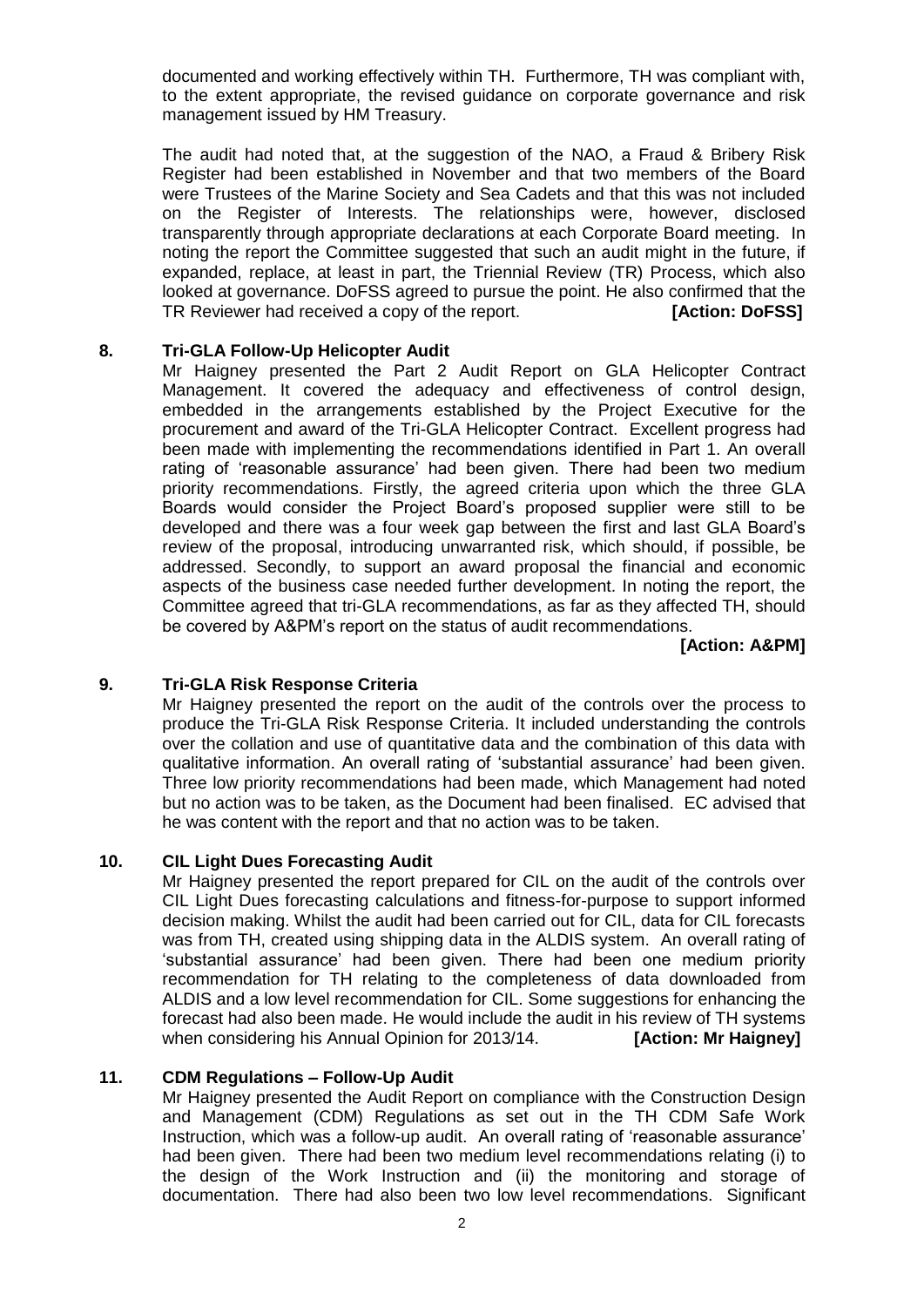work had been carried out to address the issues found during the previous audit. In noting the report the Committee agreed that the rating of 'medium' for the two medium priority recommendations was harsh. Mr Haigney agreed to reconsider the ratings with the audit team. *IAction: Mr Haigney* 

### **12. NAO Interim Report**

Ms Taylor presented the NAO's report on its interim audit of TH completed on 7 March. Testing results had been generally satisfactory and no reportable errors in transactions and balances had been identified. A key focus of the audit was the valuation of property, plant and equipment. Work in this area to date had included tests on arrangements for internal buoy valuation calculations and on the terms of engagement with Braemar Seacope Valuations Ltd for the ships and the Valuation Office Agency for other categories. Further work would be carried out in May. Testing had also included consideration of the extent to which the additional financial reporting requirements could impact on published financial statements. Ms Taylor noted that the TH Finance team had so far met all reporting requirements despite absorbing an additional workload.

#### **13. Report on Outstanding Audit Recommendations**

A&PM presented a report on progress with regard to implementation of the audit issues arising from DfT internal audits, TH management system audits and third party certification audits. A significant number of issues had been closed out since the last meeting. The outcome of the March 2014 ISO 9001 Management System and ISO 14001 Environmental Management System Surveillance Audits had been very positive with no non-conformities and only two opportunities for improvement. She had included a schedule of all open Non-Conformities and Potential Improvement Notes for reference but would in future include open Non-Conformities and overdue PINs only. The Committee noted the report accordingly.

**[Action: A&PM]**

#### **14. Management Assurance Statement**

The Committee approved the Management Assurance Statement for the period April to December 2013 previously agreed by correspondence and signed off by the Committee Chair. A&PM reported that 'full assurance' had been given in all cases except in respect of Records Management, where there had been 'substantial assurance'. The form for the 12-month Statement was awaited. **[Action: A&PM]**

#### **15. Governance Statement**

A&PM presented the draft Governance Statement to be included in the Annual Report and Accounts, which had been prepared having regard to best practice. The Executive Remuneration Committee had met on 3 not 2 occasions in 2013/14 and the Statement would be corrected accordingly. The Head of Internal Audit's Annual Opinion would be included once it was available. In noting the Statement and in particular the section on 'Risk Monitoring', the Committee agreed that the Directorate/Departmental Registers should be formally reviewed on a quarterly rather than six-monthly basis so as to bring their review period in line with that for the Corporate and Organisational Risk Registers. **[Action: LRM]** 

### **16. Draft 2014/15 Internal Audit Plan**

A&PM presented the TH Internal Audit Risk Assessment Strategy and the proposed 2014/15 Internal Audit Plan. It had been produced following a workshop in November 2013. The output had enabled the audit universe to be defined and had assisted with an assessment of the inherent risk and the strengths of the control environment within TH systems. This had led to the calculation of the audit requirement rating and determination of the audit plan. The Plan for 2014/15 was fully integrated. The proposed DfT Internal Audit element for 2014/15 totalled 67 days, the same as in 2013/14. It was not now proposed to include Supplier Assessments within the Integrated Plan. The Committee discussed the timing of the 'Commercial Fees and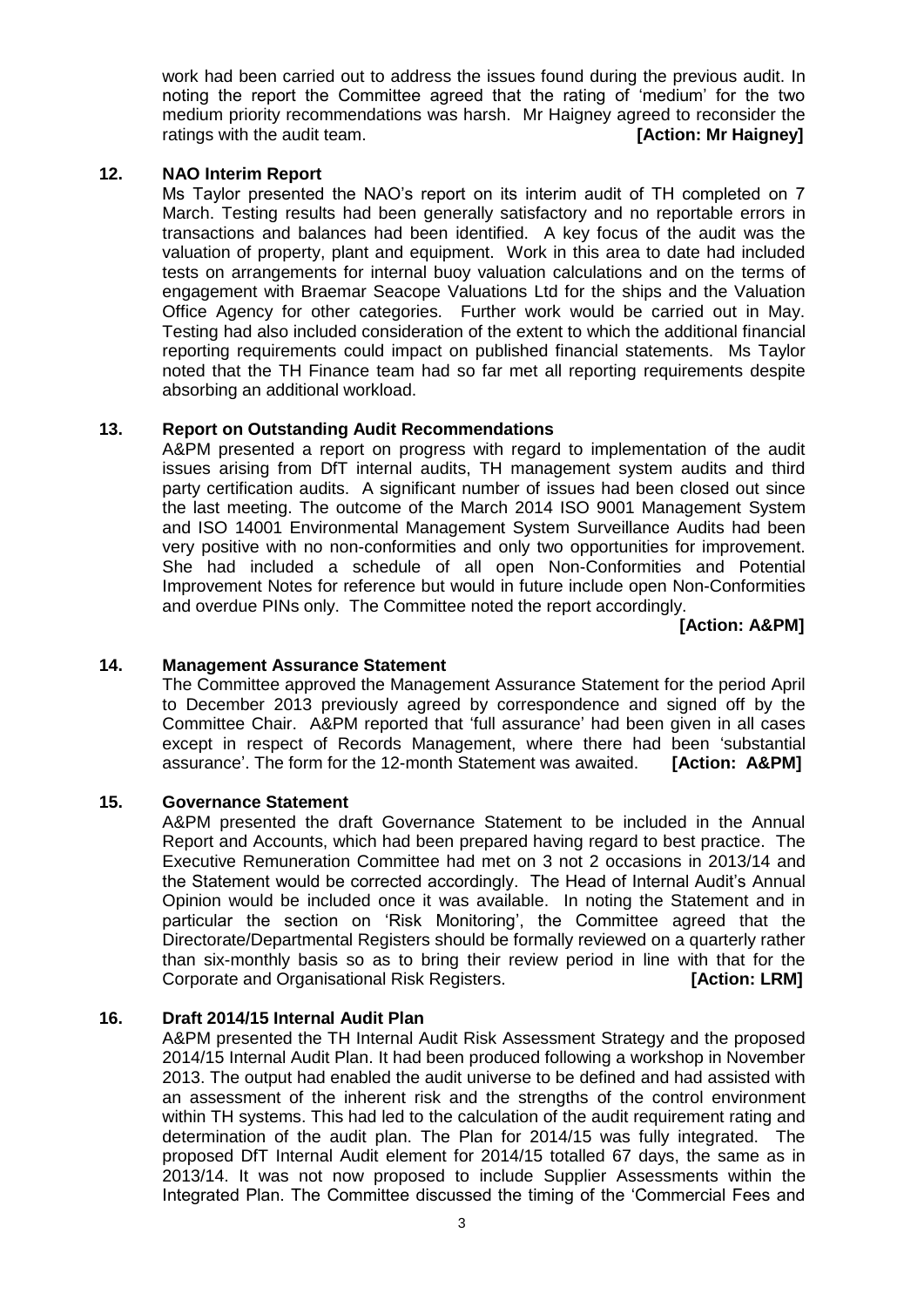Financial Planning' audit and agreed that it was appropriate to effect it ahead of the move to the new CIL funding arrangements in 2015/16. It would also be an opportune time to review the impact and controls in place in light of the wider commercial powers in the Marine Navigation Act. The 2014/15 Internal Audit Plan was otherwise agreed. *CONSERVING CONSERVING CONSERVING CONSERVING CONSERVING CONSERVING CONSERVING CONSERVING* **CONSERVING CONSERVING CONSERVING CONSERVING CONSERVING CONSERVING CONSERVING CONSERVING CONSERVING CONSERVING** 

### **17. Financial Management of the GLF**

DoFSS presented a discussion paper for information and comment on the financial management of the GLF. The purpose of the report was to propose a solution for the future financial management of the GLF and GLAs which would enable the DfT to recognise the full expenditure and income of the GLAs in its accounts. At the same time the administrative burden on the GLAs would be reduced and the costs to industry minimised. Since submitting his report he had received some input from Mr Gorman, the NLB Director of Finance, to include in the report. In summary to meet the Treasury's Clear Line of Sight obligations, the DfT Resource Accounts should contain one line showing the full annual GLA income and expenditure derived from the final NAO audited GLF Accounts. This would be accompanied by a note explaining that the GLF was a hypothecated fund outside the normal Parliamentary estimate process and referring to the GLF accounts for a full financial picture. The GLF Financial Report would continue to be submitted to the DfT each month but also sent quarterly to the DfT Board. The GLAs would cease completing DfT Finance Workbooks. He would update the paper in the light of Mr Gorman's comments and discuss the way forward in terms of approaching the DfT with EC and the Committee Chair. The Committee noted the position accordingly. **[Action: DoFSS]**

### **18. Review of Risk Registers**

LRM presented his report on the outcome of the quarterly review of the Corporate and Organisational Risk Registers. As previously, both Registers had been reviewed by the Executive Committee earlier that month. Key points to note were that the risk in respect of the Cabinet Office Triennial Review had stabilised following early feedback from the Reviewer; the 'Pensions' risk had fallen as a number of outstanding issues in connection with the transfer to the PCSPS had been resolved; and the 'ONS Risk' had risen due to increasing pressure from Government to comply with Central Government reporting and other requirements. In terms of the Organisational Risk Register, the HR risk had been increased in terms of probability from low to medium in the light of recruitment and retention issues and the transfer of pension administration to the PCSPS. The Committee noted the revised Corporate Risk Register and the summary report on the Organisational Risk Register and Directorate/Departmental Registers and agreed submission of the Corporate Risk **Register to the Board.** *CON CON CON CON CON CON CON CON CON CON CON CON CON CON CON CON CON CON CON CON CON CON CON CON CON* 

### **19. Review of Committee Effectiveness**

The Chair thanked Members and Attendees for returning the questionnaire on the Committee's effectiveness in 2013/14. The questions were based on the high-level good practice principles in HM Treasury's Audit Committee Handbook. The results were very encouraging. The average score was higher in almost every case compared to 2012/13. LRM added that the two areas which had shown the most significant increase were in respect of the Committee's understanding of TH's risks and the Committee's interface with Internal and External auditors, both areas in which improvements had been made during the year.

In noting the report the Committee agreed that the results should form the basis of the Committee's annual report to the Board. It further agreed that the Secretary should draft the report for consideration by Members out of committee so that it could be submitted to the Board in May and support the Governance Statement in terms of the Committee's opinion about the comprehensiveness of assurances in meeting the needs of the Board and EC acting in the role of Accounting Officer. **[Action: LRM]**